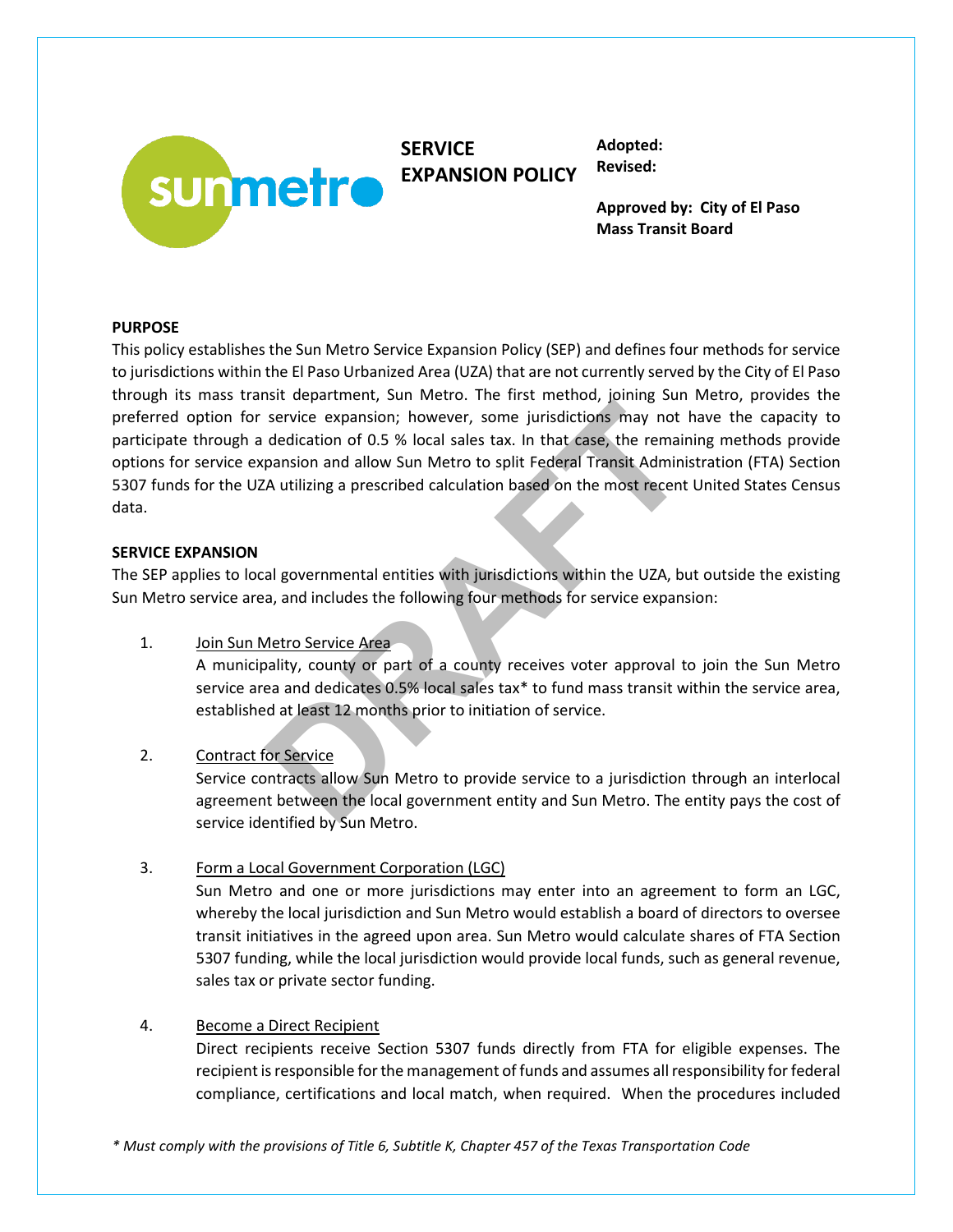within Appendices A and B have been completed, and following execution of an SEP agreement between Sun Metro and the prospective direct recipient, the Director of Sun Metro will submit a "split letter" to FTA identifying the direct recipient and amount of Section 5307 funds to be shared for the specified year.

### **AGREEMENTS**

An SEP agreement is required regardless of which method of service expansion is utilized, and the specific method will dictate the conditions required in the agreement. All SEP agreements between a local government entity and Sun Metro must be approved by the City of El Paso Mass Transit Board (MTB), with recommendation from El Paso Metropolitan Planning Organization (MPO), and must meet the minimum requirements established in the SEP and its appendices. The appendices are included as reference for procedures and are incorporated into the policy.

#### **REVISION TO POLICY**

The SEP may be revised from time to time, as needed. Any entity affected by this policy may request a proposed revision by notifying the MTB through the Director of Sun Metro and the MPO through the Executive Director of MPO. The request must be in writing and include any proposed revisions, along with supporting documentation.

The Director and Executive Director shall have 90 days to review revision proposal, during which time comment will be accepted from the public or stakeholders affected by the policy. After the review period has concluded, the Director and Executive Director will place the proposed policy revision on the next regular meeting of their respective boards. They will recommend approval, no action, or request more time to consider the revision. ed from time to time, as needed. Any entity affected by this<br>notifying the MTB through the Director of Sun Metro and MPO. The request must be in writing and include any propose<br>ation.<br>Lutive Director shall have 90 days to

Once the MTB and MPO have approved or denied a SEP revision, the Director of Sun Metro will notify the requestor of the revision in writing. When a revision has been approved, the date of revision will be noted on the revised policy, and a copy will be provided to the requestor, MPO, and any other entity affected by the SEP within 30 days of the revision. In order for a revision to this policy to be approved, both MTB and MPO must approve the revision, otherwise, the revision will be considered denied.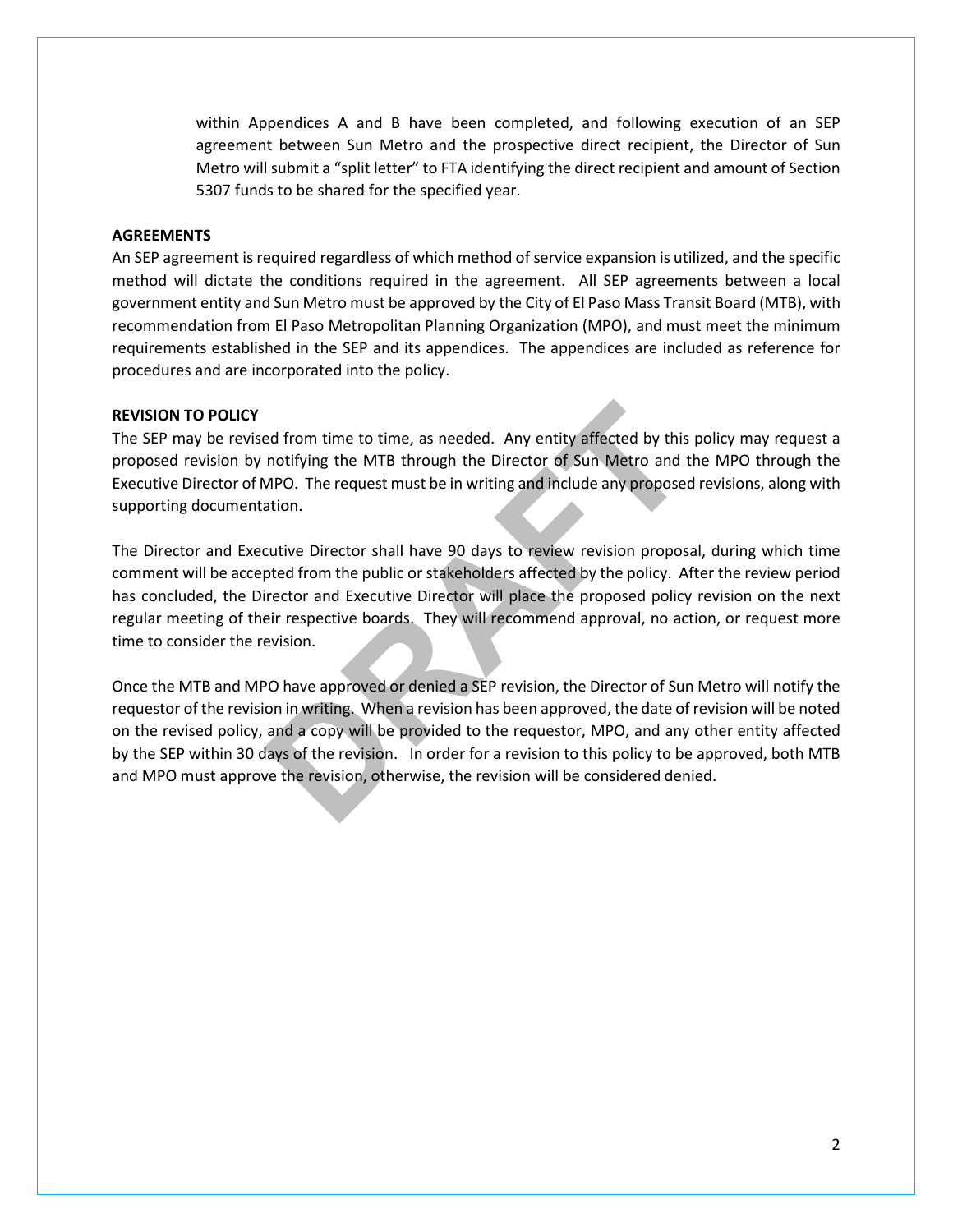### **Appendix A: Guidelines for Service Expansion**

To ensure that the SEP is implemented in a manner that achieves regional goals, procedures have been developed to provide instruction on the administration of Section 5307 funds. Sun Metro is responsible for managing the process, but all applications will receive input from a review team comprised of staff of Sun Metro and El Paso Metropolitan Planning Organization (MPO).

## Share of Federal Transit Administration (FTA) Funds

Each year, Sun Metro will determine the share of Section 5307 funds for local government entities allocated to the UZA by FTA, based on FTA and US Census data analyzed by MPO. The data will be recorded in a table maintained by MPO that will be made available for review upon request. Calculation of fund share will be based on population of census blocks within the UZA. Due to the fact that the UZA boundaries and population of census blocks change every ten years, the calculation of fund share will be based on the most recent available census data.

Once the annual FTA fund share for local government entities in the UZA has been calculated, Sun Metro will report the figures to the El Paso Mass Transit Board (MTB). The shares will be considered official as reported to MTB, unless otherwise modified by the Board. Any share of funds for a local government entity that does not have an agreement with Sun Metro in accordance with the SEP shall be retained by Sun Metro. Correspondence from the Director of Sun Metro that includes fund share amounts will be sent to local government entities with an SEP agreement after reporting to MTB. **Expansion**<br> **DRAFTAT AND THEOTER CONSIDER SERVIGE THEOTERM**<br> **DRAFTAT AND THEOTERM**<br> **DRAFTAT AND INCRED CONSIDER**<br> **DRAFTAT AND ISON MASS Transit Board (MTB). The shares will be**<br> **DRAFTAT AND MASS Transit Board (MTB).**

# Proposals for Service Expansion

Local government entities that are not currently participating in an SEP agreement with Sun Metro, but would like to initiate mass transit service within their jurisdiction, shall provide Sun Metro with a proposal, supported by relevant data, that demonstrate there is sufficient need and support for mass transit services in their jurisdiction. Proposals, which are accepted between September 1 – March 30 for the following fiscal year, shall include the following:

- 1. A resolution demonstrating intent of commitment through a city council, commissioners court, mass transit board, or equivalent policy-making body. The resolution will provide the following assurances:
	- Funding Commitment: The resolution must include commitment to local funding for no less than one year forthe program in order to provide for a 12-month initialservice period. Thereafter, funding must be maintained to continue eligibility for FTA 5307 funds shared within the El Paso UZA. While actual amount of local funding may vary from year to year, consecutive decreases in annual funding will require that the local government entity present before the MPO to address and explain the funding decreases, prior to Sun Metro completing the next required annual fund share calculation.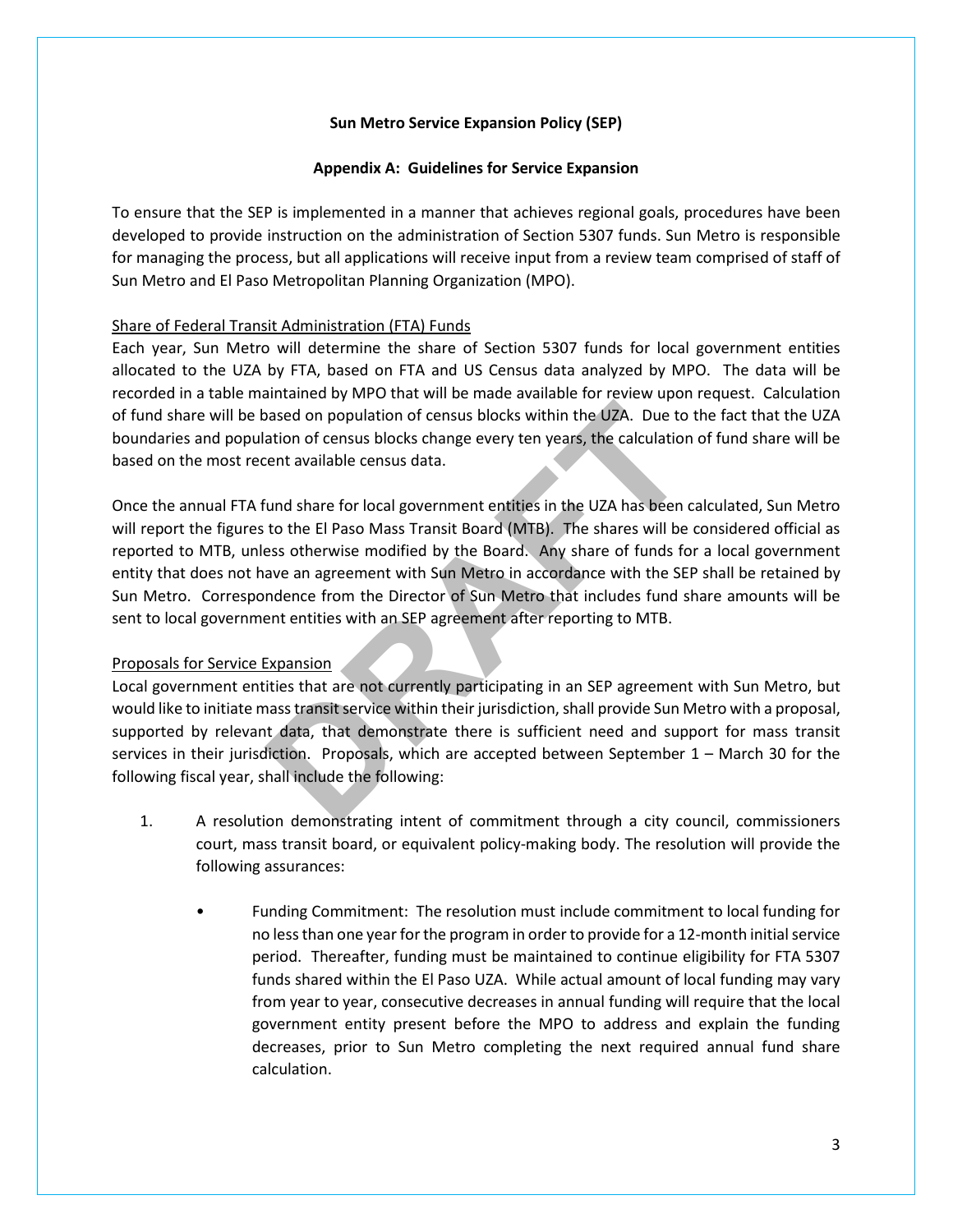- Community Support: The resolution must document sufficient community and stakeholder support is present for mass transit service in the jurisdiction. Statements in support of service must be verifiable in order to be considered during the proposal review process.
- Support of a Regional Fare Structure: In cases where Sun Metro will not be providing mass transit service to the jurisdiction, the resolution must include a fare structure for the proposed service that is consistent with existing fares established in the UZA. All service provided by Sun Metro will use the most current fare structure approved by the City of El Paso Mass Transit Board, which the resolution shall reference in cases where Sun Metro will be providing service. The resolution shall also include a commitment to support and participate in regional fare analysis studies, when recommended or initiated by MPO.
- Acknowledgement of ADA Complementary Paratransit Service Needs: For local fixedroute projects only, the resolution shall also address the requirement to provide ADA complementary paratransit service. Service providers are required to fulfill any ADA complementary paratransit request from an ADA-qualified passenger for an ADAeligible trip, per 49 CFR 37, Subpart F. In cases where Sun Metro will be providing paratransit service to the jurisdiction, the SEP agreement will require that the local government entity reimburse the cost of service to Sun Metro on a monthly basis. cknowledgement of ADA Complementary Paratransit Service Punter projects only, the resolution shall also address the require proplementary paratransit service. Service providers are required proplementary paratransit reques
- 2. A Transit Development Plan (TDP) that identifies transit needs, analyzes service options and financing, and provides recommendations for service. Guidelines for developing a TDP are included in Appendix B.

MPO may provide assistance as needed to develop the TDP. MPO will also review all TDPs to confirm that procedures have been followed and to ensure consistency. Eligible portion of Section 5307 funds may be used to support planning efforts for the TDP. MPO staff may communicate with consultants representing local government clients, but will not provide task direction or participate in project management activities with a consultant.

3. Additional information pursuant to FTA requirements or when requested by the review team to further supplement or clarify information included in the proposal may be required.

### Continuing Service

Local government entities that have entered into a SEP agreement with Sun Metro shall provide an administrative update to the TDP once a year, submitted to MPO on anniversary date of SEP agreement execution; Appendix B contains the guidelines for annual updates. Local government entities providing mass transit service in the UZA that demonstrates sufficient progress toward TDP goals and that meets SEP agreement requirements should expect to receive annual correspondence reflecting annual calculation for their share of Section 5307 funds.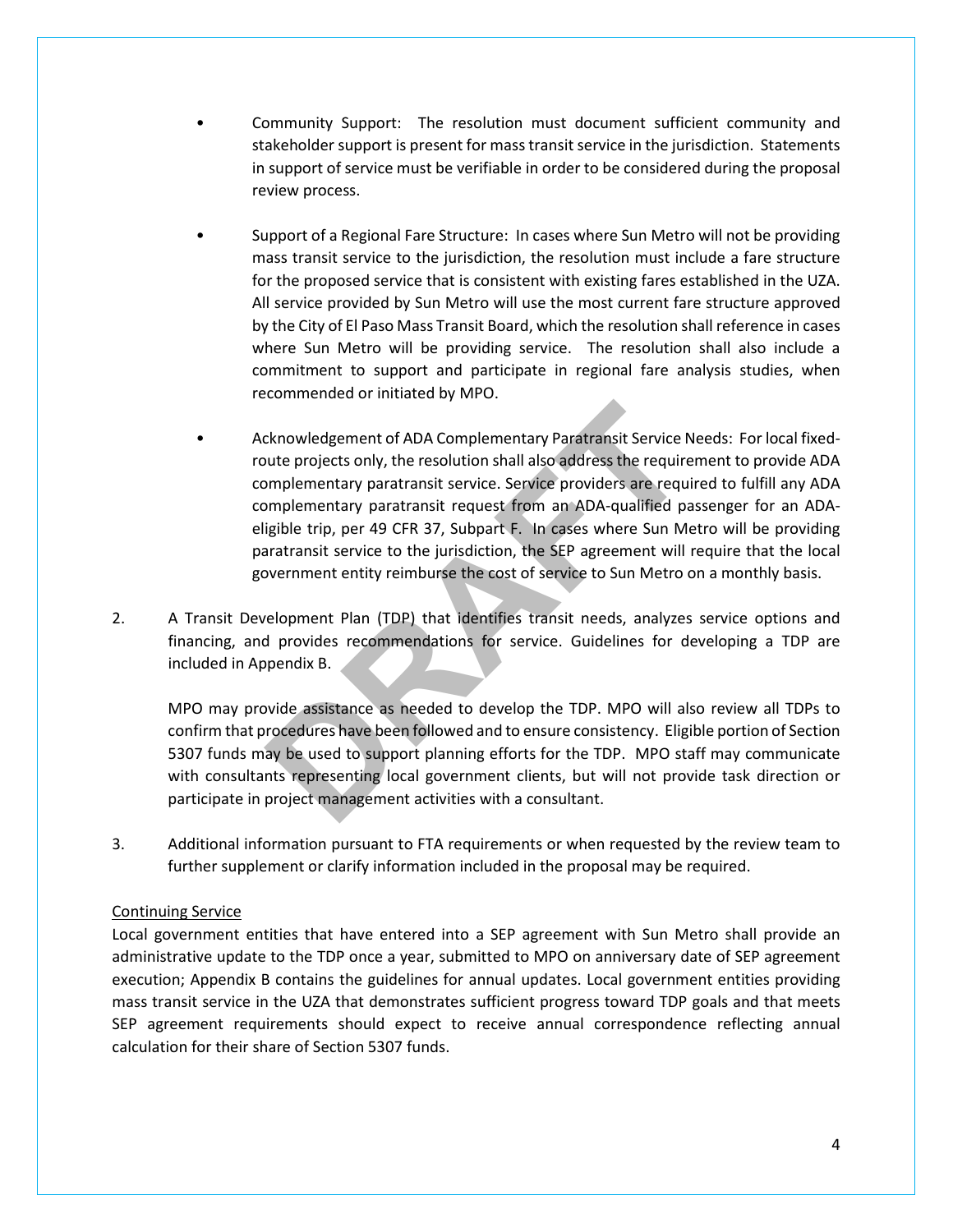# **Appendix B: Guidelines for the Transit Development Plan (TDP)**

A transit development plan provides recommendations for mass transit service in a specific service area. The plan helps to identify the transit service needs, assists in developing and evaluating transit system alternatives, and includes a description of funding mechanisms and commitments. TDP developed in accordance with the SEP must be reviewed by Sun Metro and MPO, and once deemed complete, adopted by the local government entity's policy-making body or council.

TDP subject to this policy are required to cover at least three years of service and must be updated annually, on the anniversary of the execution date of the SEP agreement. Annual updates will allow Sun Metro and MPO staff to evaluate performance of the service based on the measures identified in the TDP and to determine if any amendments to the plan are warranted.

Sun Metro and MPO will also review initial TDP and annual updates to confirm guidelines have been followed and to ensure consistency. Eligible portion of FTA Section 5307 funds may be used to support planning efforts for TDP. interimal and the plan are warranted.<br>
Will also review initial TDP and annual updates to confirm<br>
re consistency. Eligible portion of FTA Section 5307 funds may<br>
DP.<br>
It vision, mission and goals of the local government e

TDP will include:

- Transit vision, mission and goals of the local government entity
- Documentation of a public participation process in development of the TDP
- Review of state and local transportation plans and how they will affect the TDP
- How transit service will connect with and other transit systems in the UZA and how service will complement regional transit goals, as documented by MPO
- Identification of opportunities for transit service with other local agencies, communities, or private entities
- Detailed description of FTA-required paratransit services within the service area
- Explanation of how service will be integrated in a regional transit network that increases connectivity, closes gaps and minimizes duplication of service
- Analysis of transit-supportive growth patterns in the area of service
- Analysis of multimodal accommodations that support transit service, such as bicycle and pedestrian facilities
- Estimates of demand for transit services in the service area
- Performance evaluation of any existing transit service in the service area
- Analysis of transit service alternatives, including financial impacts of each alternative
- Maps of services areas and types and levels of transit service provided or proposed
- Three-year strategic plan that includes policies to support the provided or proposed service
- Three-year funding plan for staff, vehicles, and capital improvements for mass transit in the service area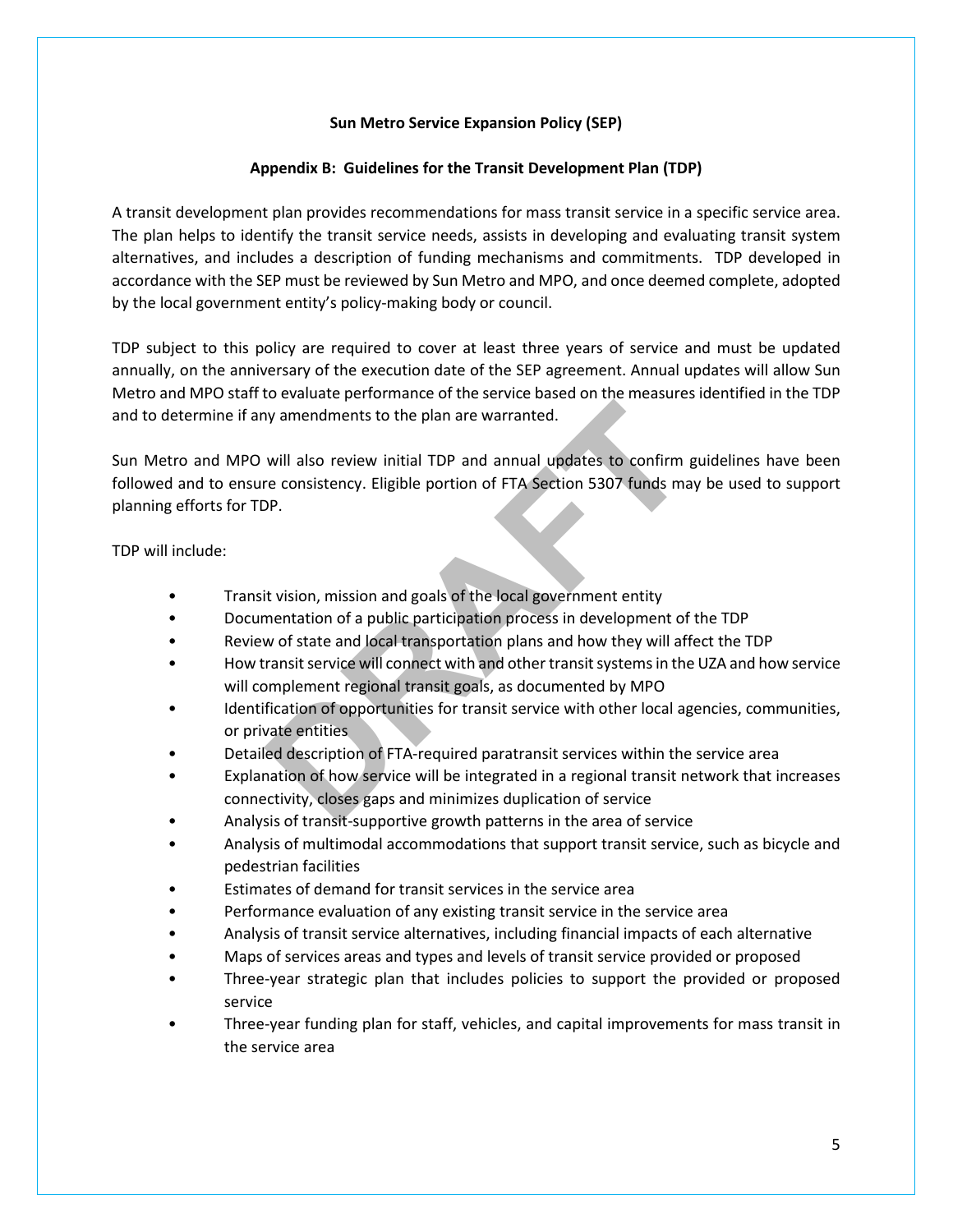Additionally, local government entities must develop and maintain a performance evaluation program (PEP) to track progress of proposed transit service. If Sun Metro is the provider of service in the area, it will be responsible for providing necessary data so that it can in turn be used by the entity to evaluate performance, per the program. The program must be able to evaluate system performance, quality of service, and level of customer satisfaction. The following measures are generally accepted mass transit performance indicators that will be required to be tracked per the program:

- Ridership
- On-time performance
- Passengers per mile
- Number and nature of complaints received from customers
- Call center performance
- Number and nature of incidents
- Number of vehicle breakdowns
- Complementary paratransit service missed trips
- Complementary paratransit service delays
- Revenue, expenses and cost recovery
- Cost per vehicle mile
- Revenue per passenger and revenue per mile

Annual updates to the TDP shall be in the form of a progress report and shall include:

- Detailed description of goals achieved
- Identification of areas of TDP that need to be addressed, based on implementation challenges, and description of proposed action items to ensure the TDP is implemented as planned er of vehicle breakdowns<br>
lementary paratransit service missed trips<br>
lementary paratransit service delays<br>
nue, expenses and cost recovery<br>
ber vehicle mile<br>
PTDP shall be in the form of a progress report and shall includ
- Analysis of service based on performance measures identified in the PEP
- Description of any proposed changes to transit service for the upcoming year
- Any revisions to strategies and policies
- Any revisions to funding plan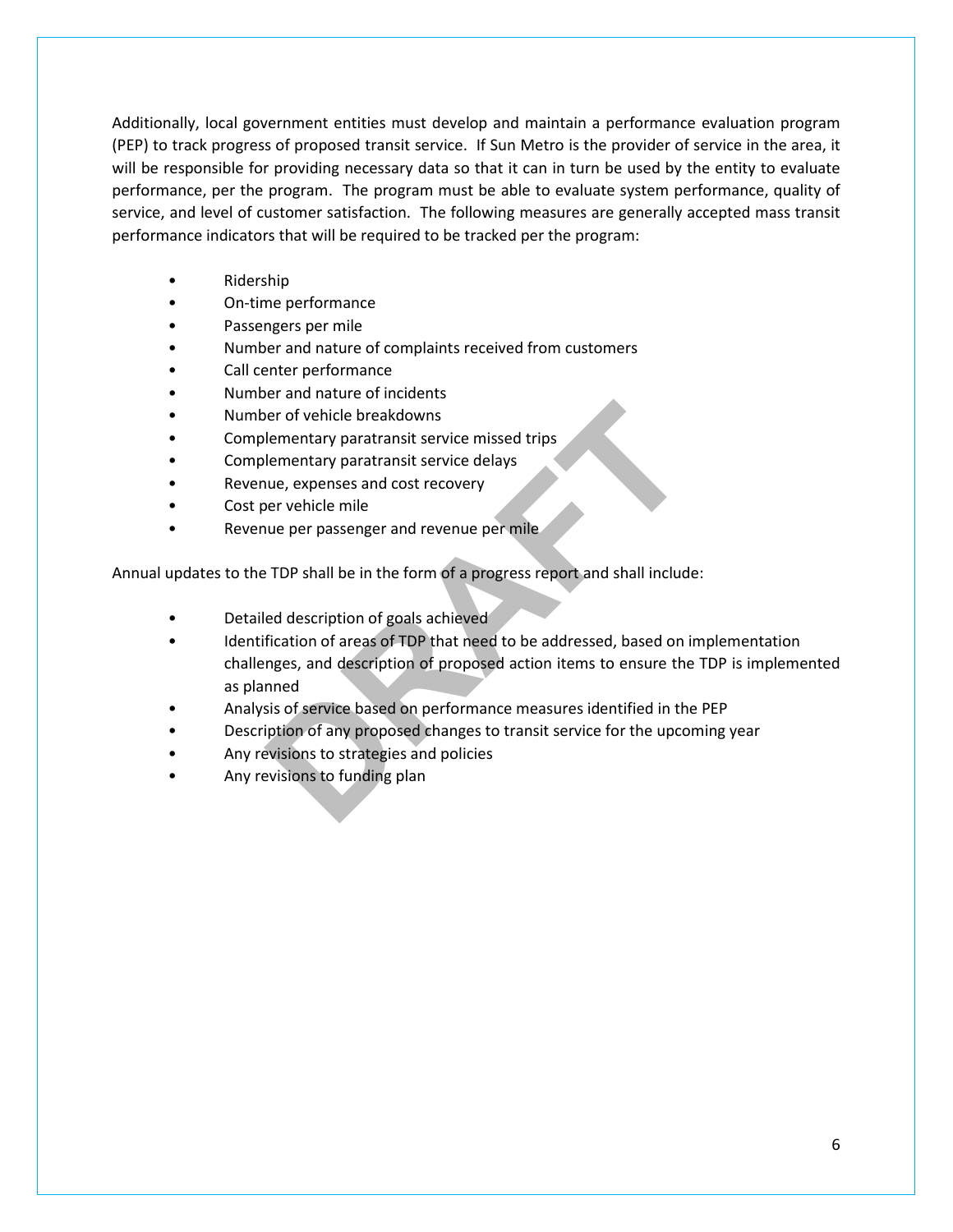# **Appendix C: Timeline Table**

| Item                   | Requirement                             | <b>Time Period</b>                            |
|------------------------|-----------------------------------------|-----------------------------------------------|
| Service Expansion      | Proposals from local government         | Accepted September 1 - March 30 for           |
| Proposals              | entities, including required resolution | following fiscal year                         |
|                        | and TDP must be submitted to Sun        |                                               |
|                        | Metro prior to a SEP agreement          |                                               |
|                        | being executed                          |                                               |
| <b>TDP Span</b>        | Complete TDP, per Appendix A and        | Must cover a three-year period                |
|                        | Appendix B                              |                                               |
| Funding                | Resolution adopted by local             | 12-month funding period                       |
|                        | government entity committing            |                                               |
|                        | funding for service expansion           |                                               |
| <b>SEP Agreement</b>   | Agreement between Sun Metro and         | Executed following adopted resolution by      |
|                        | local government entity for transit     | local government entity and completion of     |
|                        | service expansion within the UZA        | <b>TDP</b>                                    |
| Section 5307 Funds     | Calculation of shares will be           | Director of Sun Metro will issue              |
| <b>Share Amounts</b>   | performed annually by Sun Metro         | correspondence with share amounts             |
|                        | and presented to MTB                    | following action by MTB for local government  |
|                        |                                         | entities that have entered into an SEP        |
|                        |                                         | agreement with Sun Metro                      |
| Split Letter           | Sun Metro will submit split letter to   | For new service, upon completion of TDP and   |
|                        | FTA to identify Section 5307 share of   | execution of SEP agreement, for the following |
|                        | funding to a direct recipient           | fiscal year; for continued service, upon      |
|                        |                                         | receipt of annual TDP update                  |
| <b>TDP Update</b>      | Progress report, per Appendix B         | Annually, on the anniversary of the executed  |
|                        |                                         | SEP agreement with the local government       |
|                        |                                         | entity                                        |
| <b>Policy Revision</b> | Requestor must notify MTB, in           | Director and Executive Director will have 90  |
|                        | writing, through Director of Sun        | days to review revision and receive comment   |
|                        | Metro, and MPO, through Executive       | prior to recommending approval or denial by   |
|                        | Director of MPO, and include            | their respective boards; after board action,  |
|                        | proposed revision                       | Director will issue revised policy within 30  |
|                        |                                         | days to local government entities that have   |
|                        |                                         | entered into an SEP agreement with Sun        |
|                        |                                         | Metro                                         |